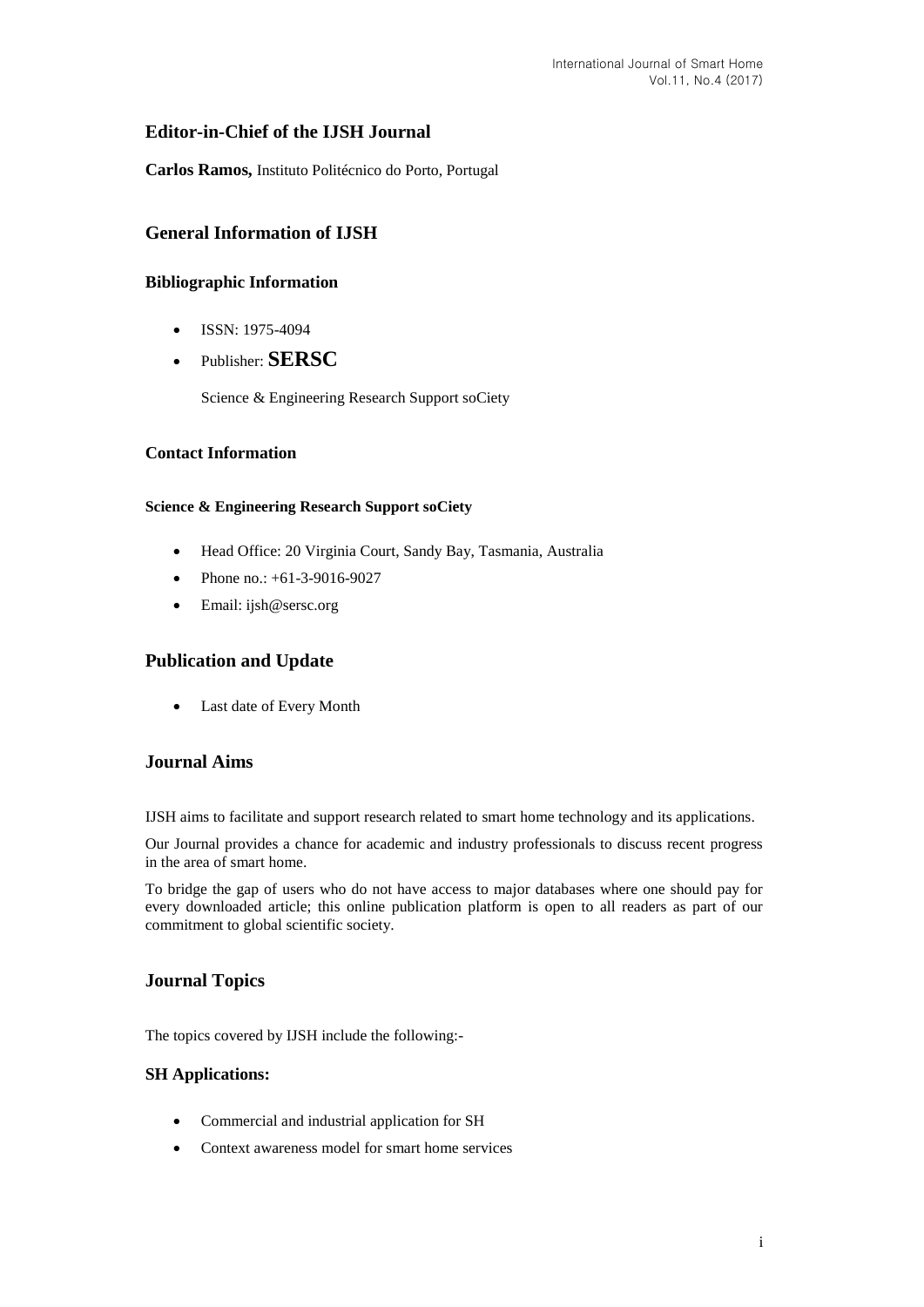- Semantic Knowledge Management and Services in SH
- Semantic Technologies for SH
- Smart home (Building) applications and services
- Smart home network middleware and protocols
- Wireless sensor networks (WSN) / RFID application for SH

### **SH Security:**

- Access control and privacy protection in SH
- Forensics and Security Policy in SH
- Multimedia Security and Services in SH
- Security Protocol for smart home service
- Smart home security issues and model
- WSN / RFID Security in SH

### **SH Embedded Hardware and Software:**

- Embedded Hardware Support for SH
- Embedded Software for SH
- Embedded System Architecture for SH
- Middleware for SH
- Power-Aware Computing for SH
- Real-time OS for SH
- Smart and Personal Devices for SH
- Specification, Validation and Verification of Embedded Software

#### **Associate Editors**

- Daqing Zhang, Institut Telecom SudParis, France
- Houcine Hassan, Universidad Politecnica de Valencia, Valencia, Spain
- Sajid Hussain, Acadia University, Canada
- Yan Zhang, Simula Research Laboratory, Norway

## **Advisory Board (AB)**

- Ching-Hsien Hsu, Chung Hua University, Taiwan
- Javier Lopez, University of Malaga, Spain
- Jianhua Ma, Hosei University, Japan
- Jiannong Cao, The Hong Kong Polytechnic University, Hong Kong
- Laurence T. Yang, St Francis Xavier University, Canada
- Tai-hoon Kim, Hannam University, Korea
- Witold Pedrycz, University of Alberta, Canada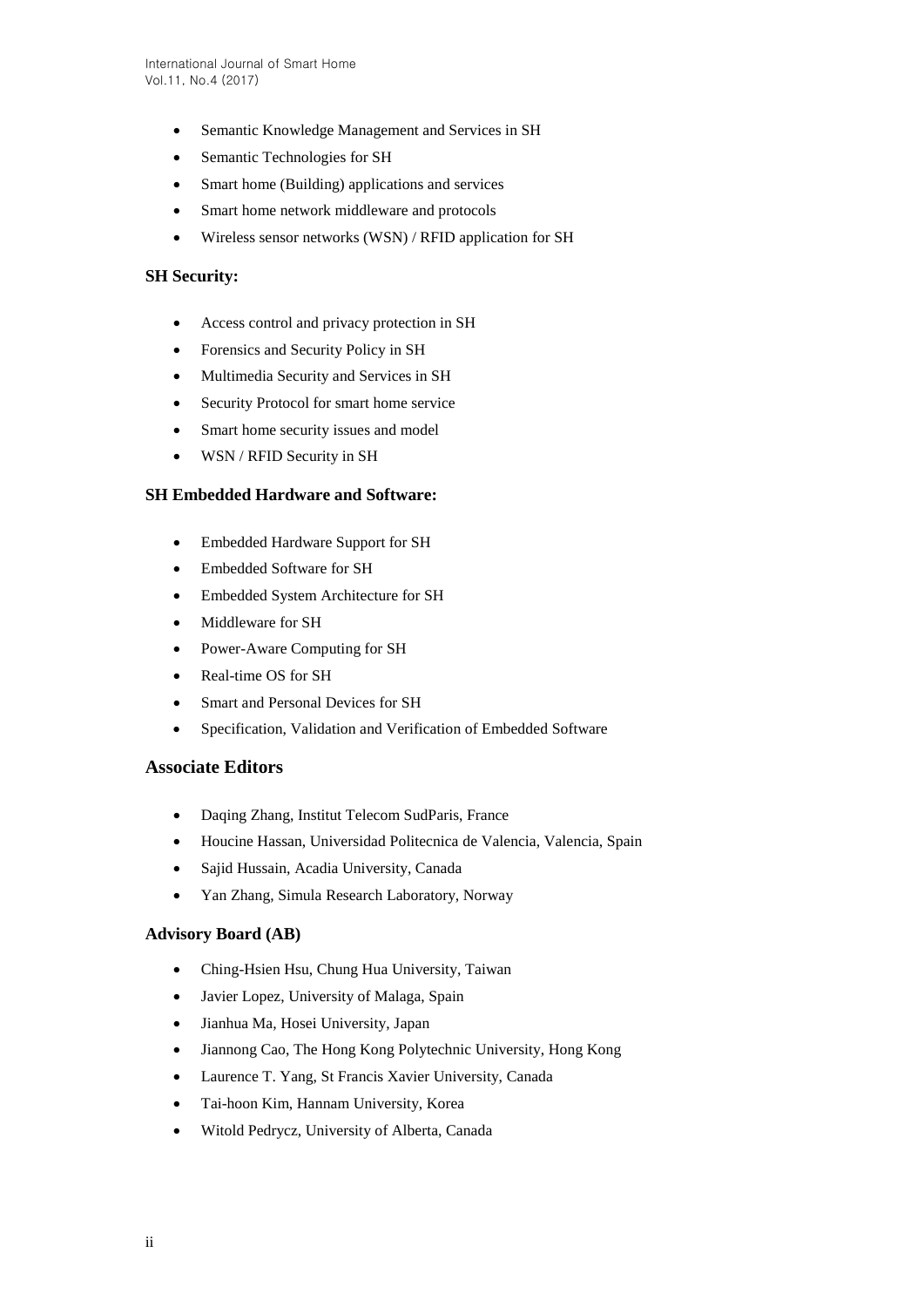# **General Editors (GE)**

- George Roussos, University of London, UK
- Hesham H. Ali, University of Nebraska at Omaha, USA
- Kia Makki, Florida International University, USA
- Michael Beigl, University of Karlsruhe, Germany
- Niki Pissinou, Florida International University, USA

### **Editorial Board (EB)**

- Alex Zhaoyu Liu, University of North Carolina at Charlotte, USA
- Ali Shahrabi, Glasgow Caledonian University, UK
- Andry Rakotonirainy, Queensland University of Technology, Australia
- Anind K. Dey, Carnegie Mellon University, USA
- Antonio Coronato, ICAR-CNR, Italy
- Antonio Pescapè, University of Napoli Federico II, Italy
- Arek Dadej, University of South Australia, Australia
- Bessam Abdulrazak, University of Florida, USA
- Biplab K. Sarker, University of New Brunswick, Fredericton, Canada
- Bo Yang, University of Electronic Science and Technology of China
- Bo-Chao Cheng, National Chung-Cheng University, Taiwan
- Borhanuddin Mohd Ali, University of Putra Malaysia, Malaysia
- Byungjoo Park, Hannam University, Korea
- Chik How Tan, GjÆ vik University College, Norway
- Ching-Hsien Hsu, Chung Hua University, Taiwan
- Chunming Rong, University of Stavanger, Norway
- Damien Sauveron, University of Limoges, France
- Debasish Ghose, Indian Institute of Science, India
- Debnath Bhattacharyya, Heritage Inst. of Technology, India
- EJ. Yoon, Qualimet, Canada
- Eung-Nam Ko, Baekseok University, Korea
- Fabio Martinelli, National Research Council C.N.R., Italy
- Fevzi Belli, University of Paderborn, Germany
- Frode Eika Sandnes, Oslo University College, Norway
- Geon-Woo Kim, Electronics and Telecommunications Research Institute, Korea
- Gerd Kortuem, Lancaster University, UK
- Geyong Min, University of Bradford, UK
- Giovanni Cagalaban, Hannam University, Korea
- Giuseppe De Pietro, ICAR-CNR, Italy
- Hakan Duman, British Telecom, UK
- Hans-Peter Dommel, Santa Clara University, USA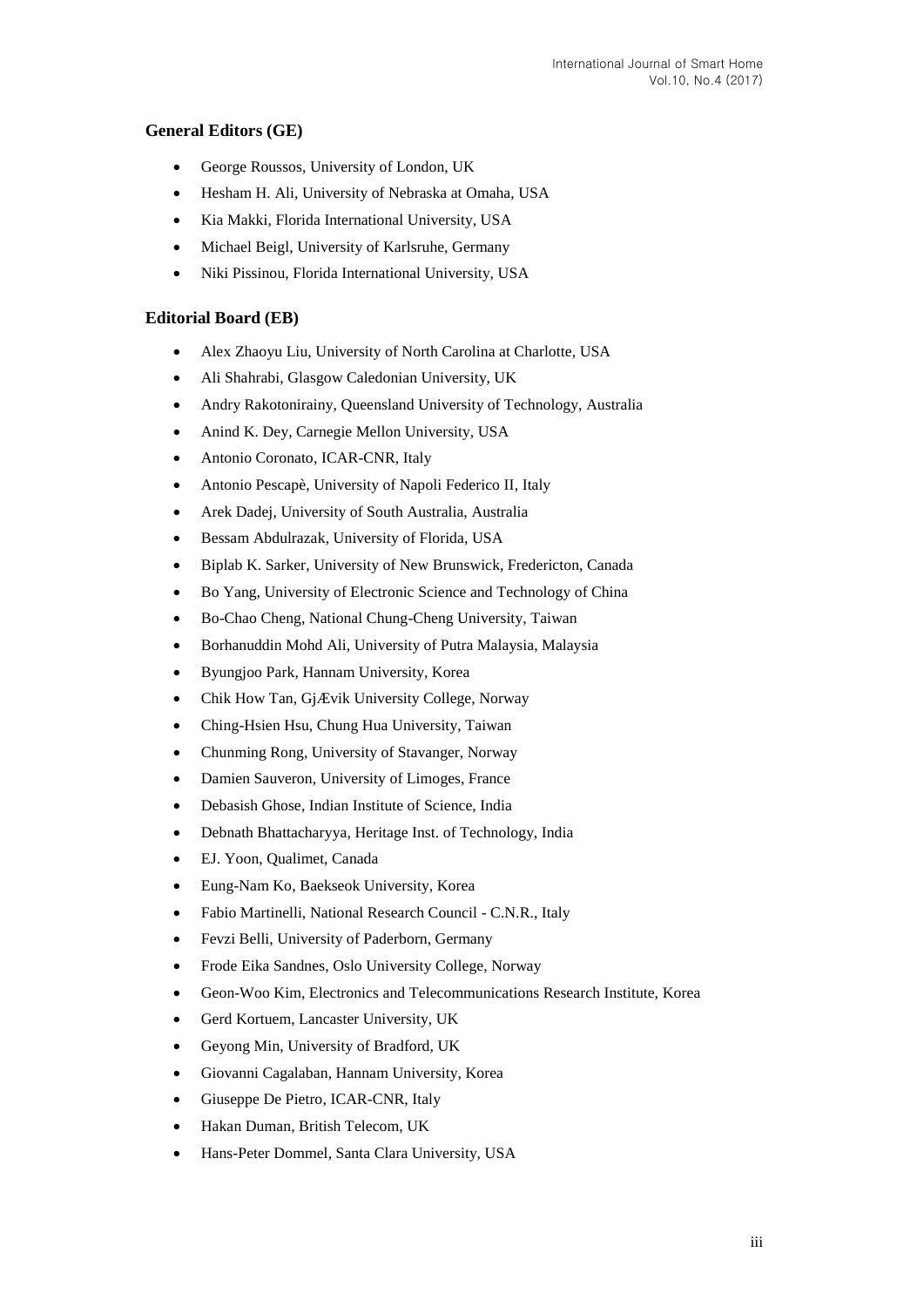- Hesham H. Ali, University of Nebraska, USA
- Hongli Luo, Indiana University, USA
- Houcine Hassan, Univ. Politec. de Valencia, Spain
- Huirong Fu, Oakland University, USA
- Hung-Chang Hsiao, National Cheng Kung University, Taiwan
- HwaJin Park, Sookmyung Women's University , Korea
- Ibrahim Kamel, University of Sharjah, UAE
- Ilsun You, Korea Bible University, Korea
- Irfan Awan, University of Bradford, UK
- Javier Lopez, University of Malaga, Spain
- Jianhua He, Swansea University, UK
- Jiann-Liang Chen, National Dong Hwa University, Taiwan
- Jianzhong Li, Harbin Inst. of Technology, China
- Jin Wook Lee, Samsung Advanced Institute of Technology, Korea
- Joohun Lee, Dong-Ah Broadcasting College, Korea
- Jordi Forne, Universitat Politecnica de Cataluny, Spain
- Josef Noll, UniK/University of Oslo, Norway
- Juan Carlos Augusto, Middlesex University, UK
- Jun Zheng, Queen College, CUNY, USA
- Karen Henricksen, NICTA, Australia
- Kousalya G, Lealta Media, India
- Kuei-Ping Shih, Tamkang University, Taiwan
- LF Kwok, City University of Hong Kong, HK
- Lingyang Song, Philips Research Laboratories, UK
- Liudong Xing, University of Massachsetts Dartmouth, USA
- Luciano Bononi, University of Bologna, Italy
- Marc Lacoste, France Télécom Division R&D, France
- Maricel Balitanas-Salazar, University of San Agustin, Philippines
- Mei-Ling Shyu, University of Miami, USA
- Mieso Denko, University of Guelph, Canada
- Mounir Mokhtari, INT/GET, France
- Naixue Xiong, Japan Advanced Institute of Science and Technology, Japan
- Paris Kitsos, Hellenic Open University, Greece
- Pedro M. Ruiz Martinez, Univ. of Murcia, Spain
- Phillip G. Bradford, The University of Alabama, USA
- Pilar Herrero, Universidad Politécnica de Madrid, Spain
- Qi Shi, Liverpool John Moores University, UK
- Randy Tolentino, Hannam University, Korea
- Rodrigo de Mello, University of Sao Paulo, Brazil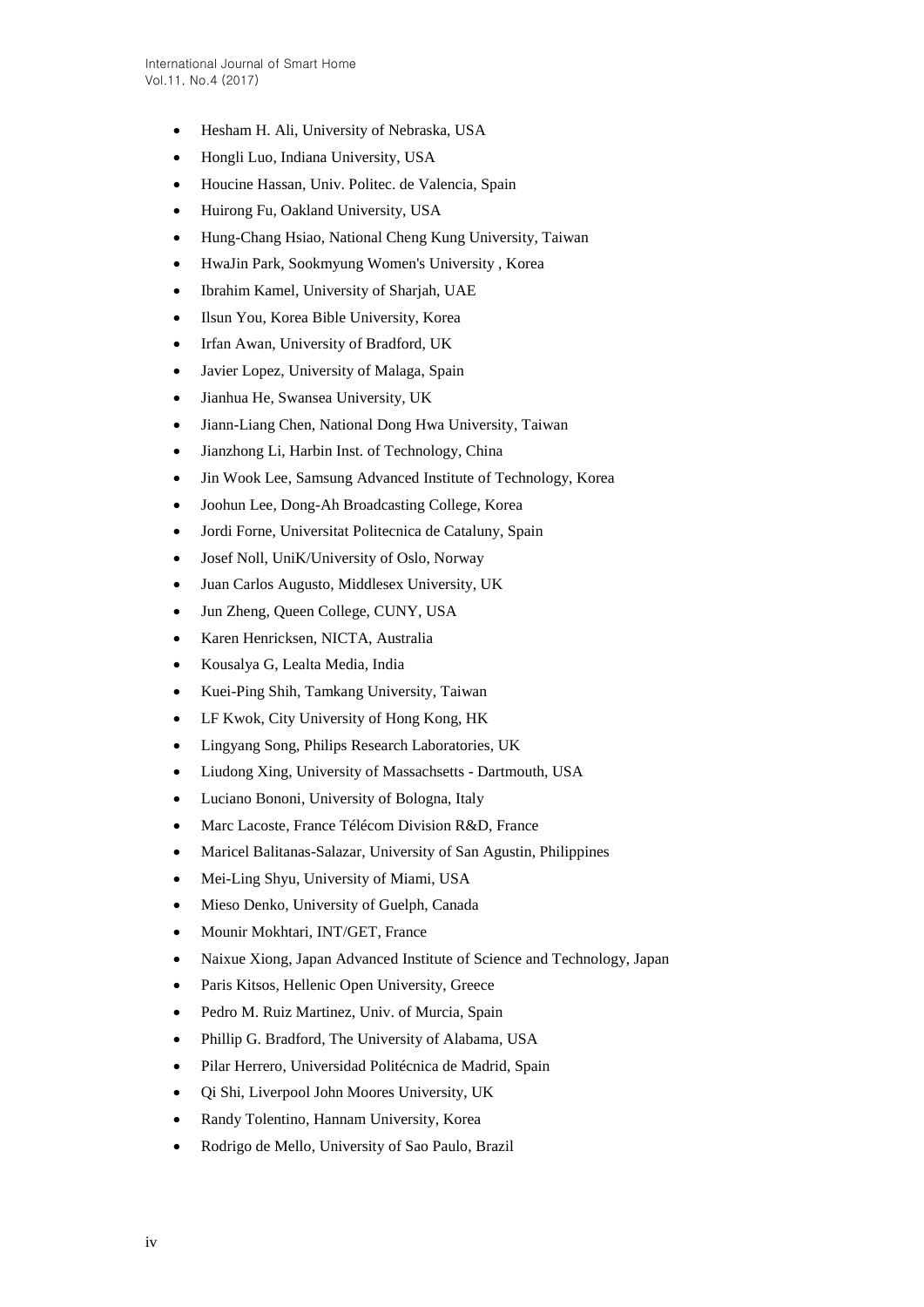- Rosslin John Robles, University of San Agustin, Philippines
- Sajid Hussain, Cambridge Docs, Pakistan
- Serge Chaumette, Université Bordeaux 1,France
- Shaohua Tang, South China University of Technology, China
- Stefanos Gritzalis, University of the Aegean, Greece
- Tatsuya Yamazaki, NICT, Japan
- Toshihiro Yamauchi, Okayama University, Japan
- Tsung-Chuan Huang, National Sun Yat-sen University, Taiwan
- Tsutomu Terada, Osaka University, Japan
- Umberto Villano, Università degli Studi del Sannio, Italy
- Vincenzo De Florio, University of Antwerp, Belgium
- Vipin Chaudhary, Wayne State University to University at Buffalo, SUNY
- Wen-Shenq Juang, Shih Hsin University, Taiwan
- Xinwen Fu, Dakota State University, USA
- Yan Zhang, University of Western Sydney, Australia
- Yang Guangwen, Tsinghua University, P. R. China
- Yang-sun Lee, Seokyung Unviersity, Korea
- Yoshiaki Hori, Kyushu University, Japan
- Young Yong Kim, Yonsei University, Korea

## **IJSH is indexed by:**

- EBSCO
- ProQuest
- ULRICH
- DOAJ
- J-Gate
- Cabell

## **Editorial Secretary**

- Ronnie D. Caytiles
- Regin P. Conejar